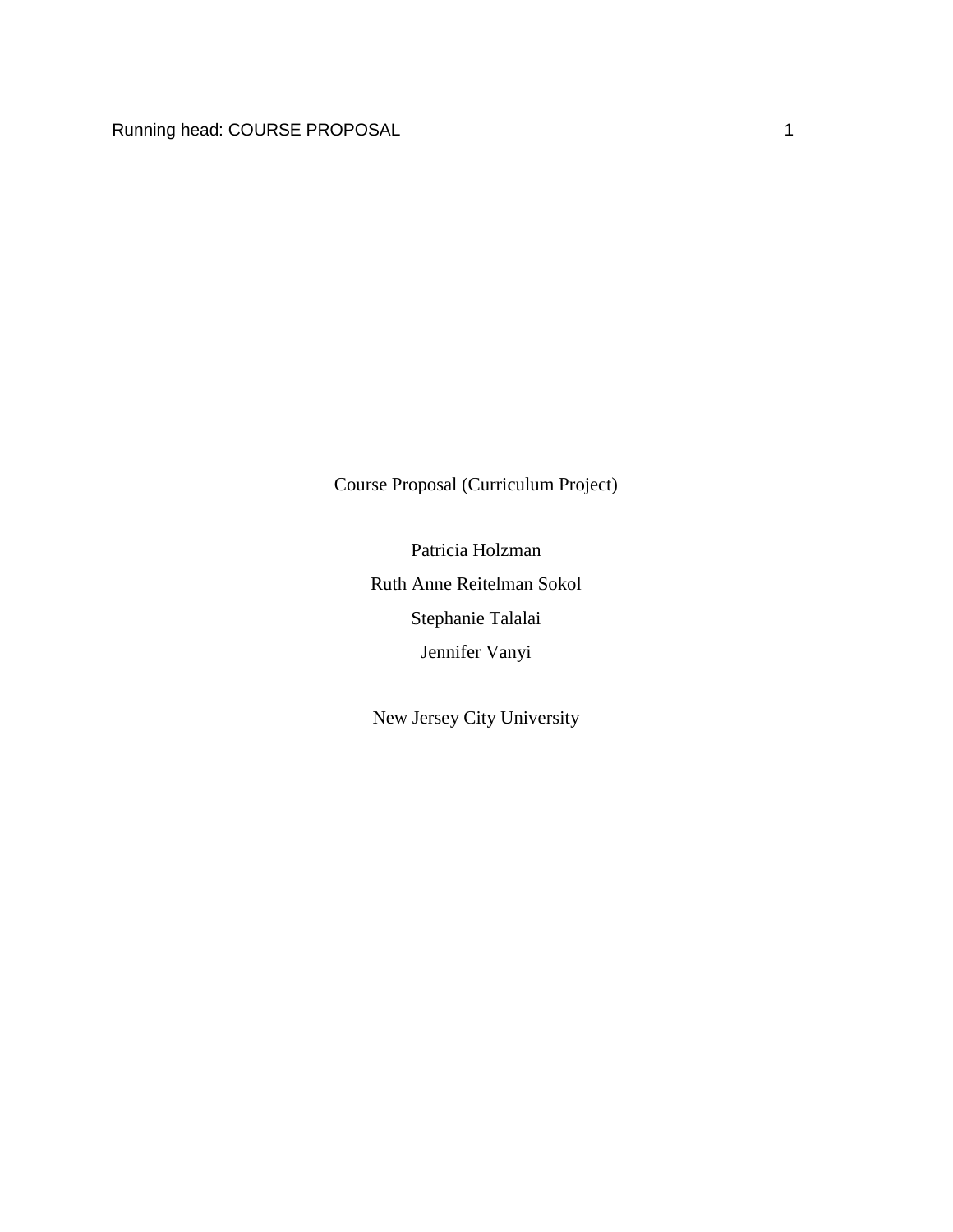COURSE PROPOSAL 2

**1. Abbreviated Course Title:** Creative Writing and Storytelling

**2. Full Course Title:** Cross-Cultural Creative Writing and Storytelling Using Digital Media

**3. Credits:** 3

**4. Course Components:** Online discussions, multimedia presentations via video conferences

**5. Course Level:** 200-level

**6. Catalog Description:** This online course will focus on the fundamentals of creative writing while infusing technology and delving into the art of digital storytelling with an emphasis on cultural traditions and self-expression.

### **7. Course Prerequisites or Corequisites:** None

### **8. Rationale:**

This course will focus on students' abilities to clearly express their thoughts as well as include an in-depth study of literary terms and mechanisms which will be applied to the writer's own work to foster improvement. These critical analysis skills can be applied to literary study outside the creative writing sphere. The process of creative writing, the crafting of a thought-out and original work, is an antecedent to creative problem solving.

Designed to give students a global creative writing experience and an exposure to the culture and literature of and or about other countries, this course will provide critical exposure that will lead to a clearer understanding of cultural preconception and experience with digital media as a means of expression.

A fundamental aspect of this course will be the encouragement of interactions between the students from both higher education institutions. As students of New Jersey City University and H.R. College of Commerce and Economics a course in creative writing provides invaluable foundations to careers in publishing, journalism, public relations, business communications, and market research.

### **9. Student Learning Outcomes:**

By the end of this course, students will be able to:

A. Demonstrate an understanding of the basic elements of creative writing.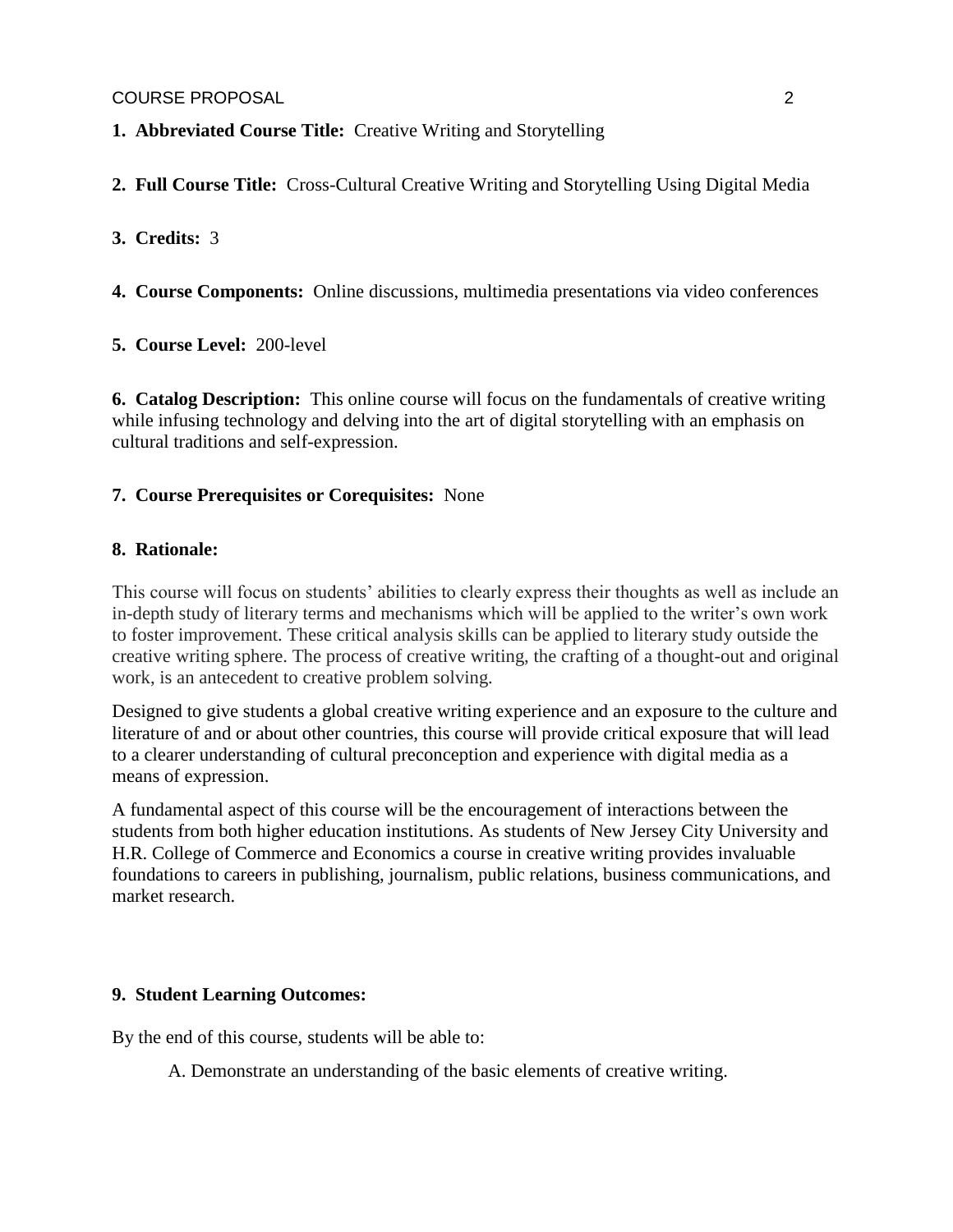B. Design a technically correct creative writing piece (fiction, personal narrative, poetry, drama or creative nonfiction using the writing process.

C. Integrate technology and writing using software that combines a variety of multimedia including text, still images, video, and/or web publishing.

D. Interpret, respond, and contextualize digital content from a global perspective.

E. Construct an extended work of creative writing using digital media.

F. Demonstrate effective communication through writing, sharing, and revising creative work.

NJCU Learning Goals Addressed:

1. Students will demonstrate effective writing skills.

- 5. Students will demonstrate effective information and technology literacy skills.
- 6. Students will practice responsible citizenship in a culturally complex world.

# **10. Instructional Procedures:**

- Required Readings
- Class Participation and Discussion
- **Student Portfolio Presentation**

# **11. Course Content:**

| Week   | <b>Topics</b>                                                                                                                                                                    | <b>Assessment</b>                                  | <b>Related to Outcomes</b> |
|--------|----------------------------------------------------------------------------------------------------------------------------------------------------------------------------------|----------------------------------------------------|----------------------------|
| Week 1 | Introduction to the<br><b>Writing Process</b><br>Journal Writing<br>Understand the steps<br>necessary to begin the<br>writing process.<br>Recognize the intent of<br>the writer. | <b>Discussion Post</b><br>Journaling<br>Assignment | A, B, F                    |
| Week 2 | The Writer's Point of                                                                                                                                                            | <b>Discussion Post</b>                             | A, B, F                    |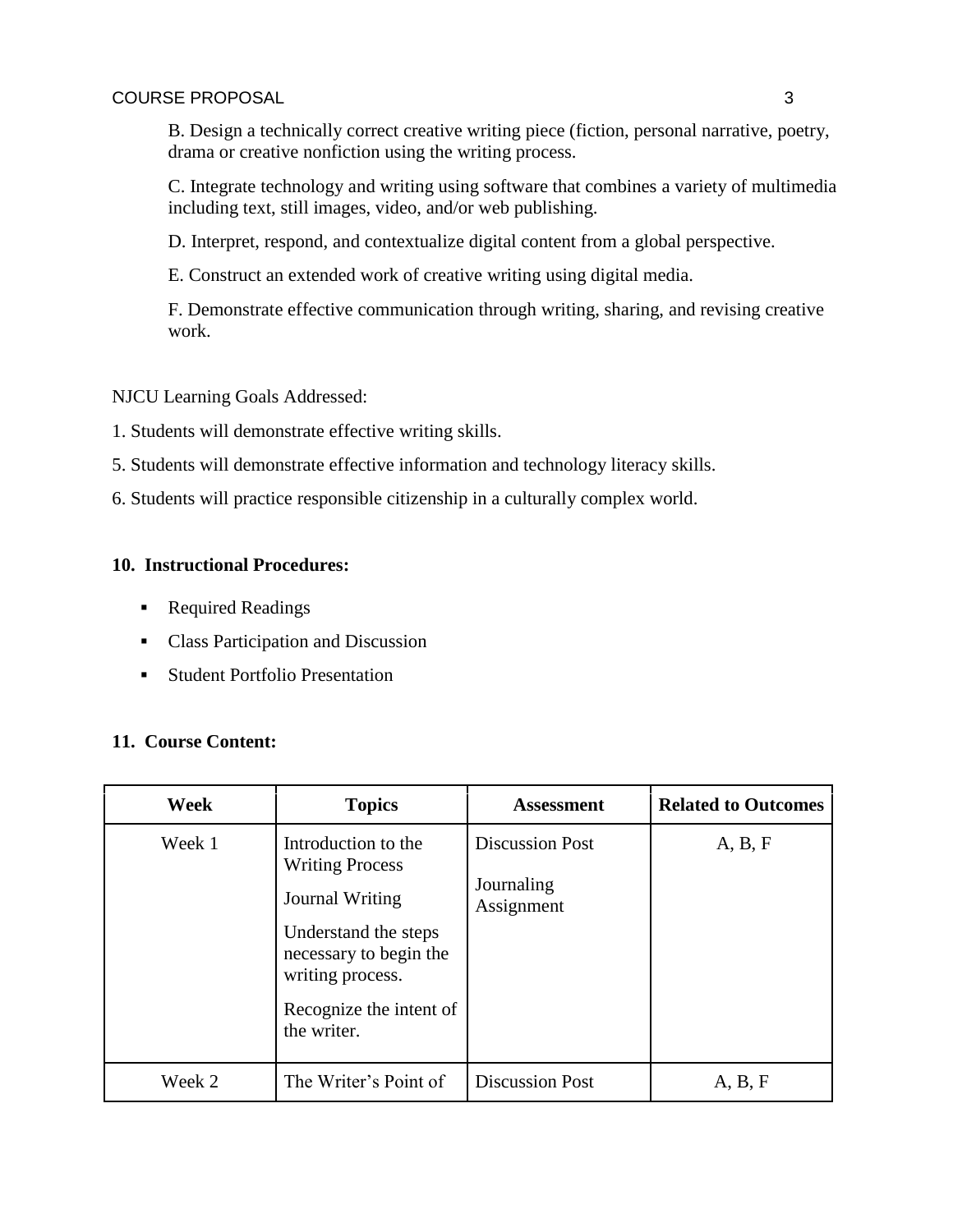|        | View / Short Stories<br>Understand the<br>writer's range of<br>perspective.<br>Recognize the writer's<br>determination of<br>choices and outcomes.                                                   | <b>Short Story</b><br>Assignment            |              |
|--------|------------------------------------------------------------------------------------------------------------------------------------------------------------------------------------------------------|---------------------------------------------|--------------|
| Week 3 | Story Elements of<br>Fiction<br>Analyze various<br>aspects of fiction.<br>Identify relationship<br>between characters,<br>plot, and setting in<br>various culturally<br>diverse works of<br>fiction. | <b>Discussion Post</b>                      | $\mathbf{A}$ |
| Week 4 | Cultural Trends in<br>Poetry<br>Identify forms and<br>types of poetry.<br>Analyze poetry<br>miscommunications of<br>point of view.                                                                   | <b>Discussion Post</b><br>Poetry Assignment | A, B, D, F   |
| Week 5 | <b>Cross Cultural</b><br>Techniques of<br>Narration<br>Compare and contrast<br>narrative forms.<br>Analyze folktales and<br>legends.                                                                 | <b>Discussion Post</b>                      | A, B, D, F   |
| Week 6 | Elements of<br>Drama/Screenplays/<br>Dialogue                                                                                                                                                        | Playwriting<br>Assignment                   | A,B, F       |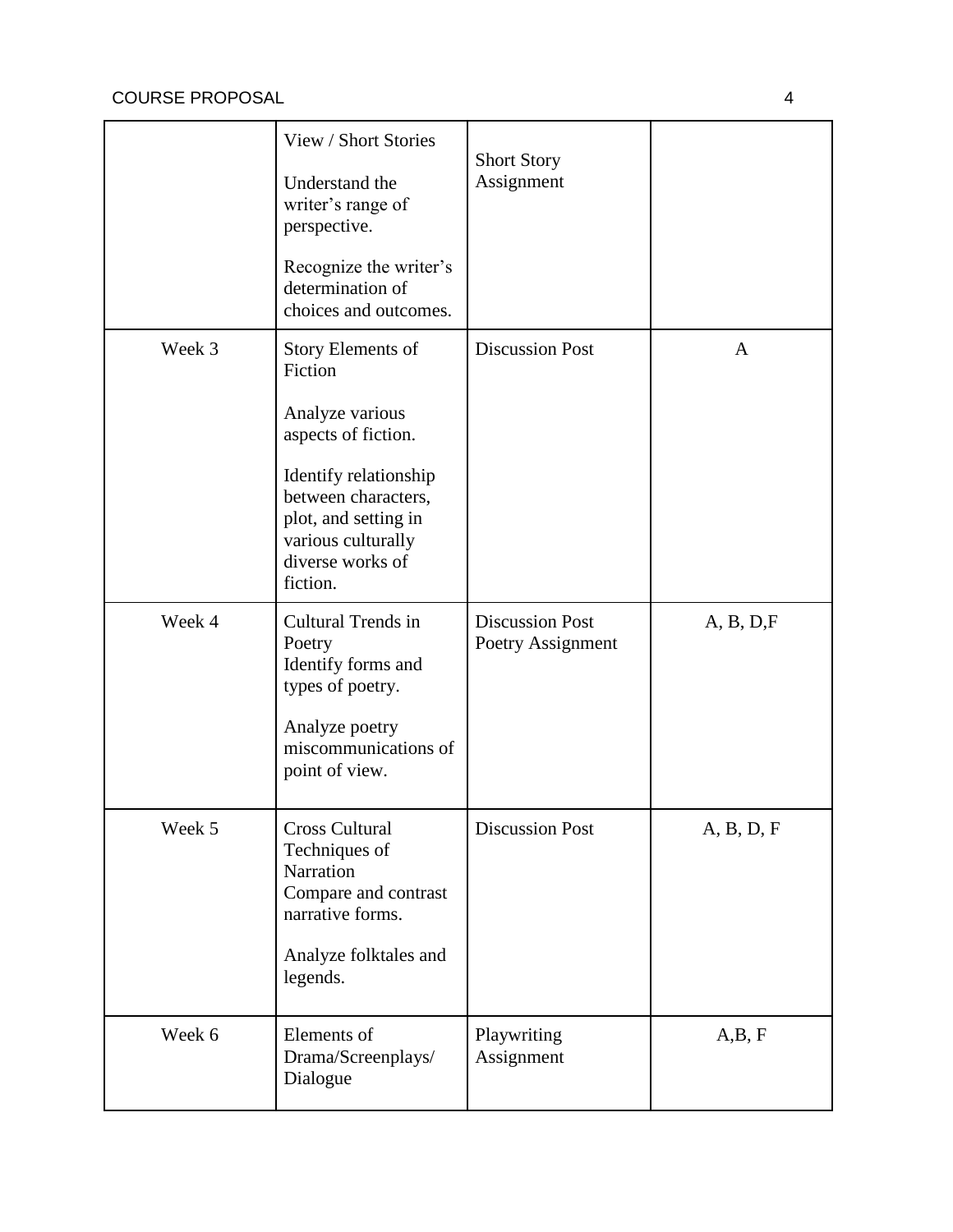|         | Identify techniques<br>used for play<br>development.<br>Recognize and utilize<br>drama/screenplay<br>elements to create<br>personal work.                                       |                                                   |               |
|---------|---------------------------------------------------------------------------------------------------------------------------------------------------------------------------------|---------------------------------------------------|---------------|
| Week 7  | <b>Creative Nonfiction</b><br>Identify how the writer<br>gains the reader's<br>interest.<br>Identify cultural<br>aspects in creative<br>nonfiction selections.                  | <b>Discussion Post</b>                            | A, B, F       |
| Week 8  | From Drafting to<br>Revision to<br>Submission<br>Analyze and revise<br>other writers' works.<br>Utilize the writing<br>process to create a<br>finished piece for<br>submission. | Assessment 1-<br><b>Creative Writing</b><br>Piece | A, B, D, F    |
| Week 9  | <b>History of Digital</b><br>Storytelling<br>Research and discuss<br>the history of digital<br>storytelling.<br>Analyze its impact for<br>writers.                              | <b>Discussion Post</b>                            | $\mathcal{C}$ |
| Week 10 | <b>Creating Story-Rich</b><br>Projects/Old<br><b>Tools/New Tools</b>                                                                                                            | Storyboard<br>Assignment                          | B, C, E, F    |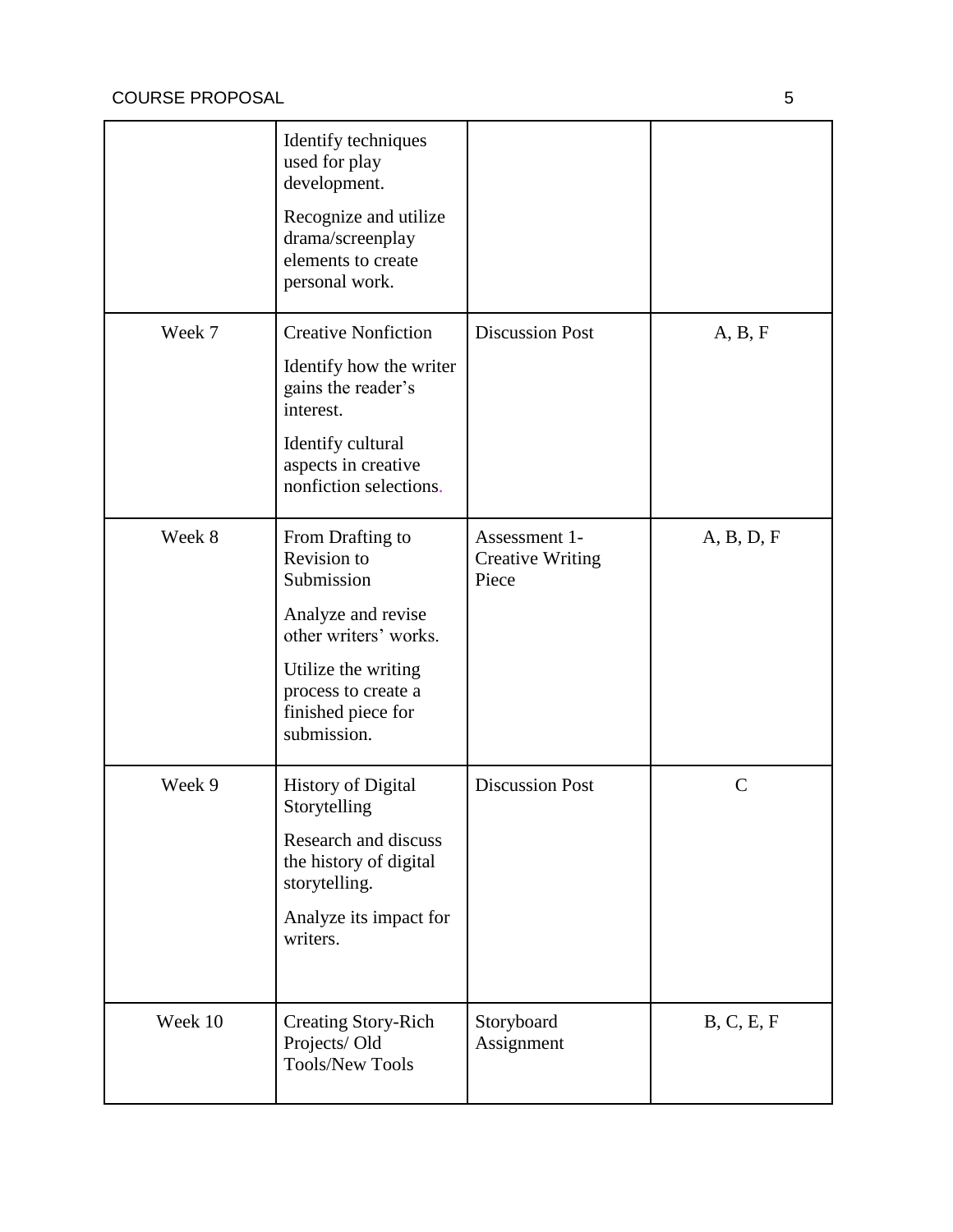|         | Create a storyboard<br>based on a cultural<br>aspect.<br>Incorporate elements<br>of digital storytelling.                                                                                                         |                                                                    |                  |
|---------|-------------------------------------------------------------------------------------------------------------------------------------------------------------------------------------------------------------------|--------------------------------------------------------------------|------------------|
| Week 11 | Media and Models:<br>Under the Hood<br>Investigate websites,<br>programs, and<br>applications for<br>creating digital stories.<br>Assess and select from<br>the variety of<br>resources.                          | <b>Discussion Post</b>                                             | C, E, F          |
| Week 12 | <b>Harnessing Digital</b><br>Storytelling for<br><b>Pragmatic Goals</b><br>Identify and examine<br>the different purposes<br>of digital storytelling.<br>Defend value of digital<br>storytelling for each<br>use. | <b>Discussion Post</b>                                             | C, E, F          |
| Week 13 | Cultural Insight<br>through Digital<br>Storytelling<br>Examine the impact of<br>culture in digital<br>storytelling.<br>Produce an original<br>digital storytelling<br>piece.                                      | Assessment 2- Digital<br>Storytelling from a<br>Global Perspective | C, D, E, F       |
| Week 14 | <b>Creating Your Own</b><br>Showcase: Digital<br>Portfolios                                                                                                                                                       | <b>Discussion Post</b>                                             | A, B, C, D, E, F |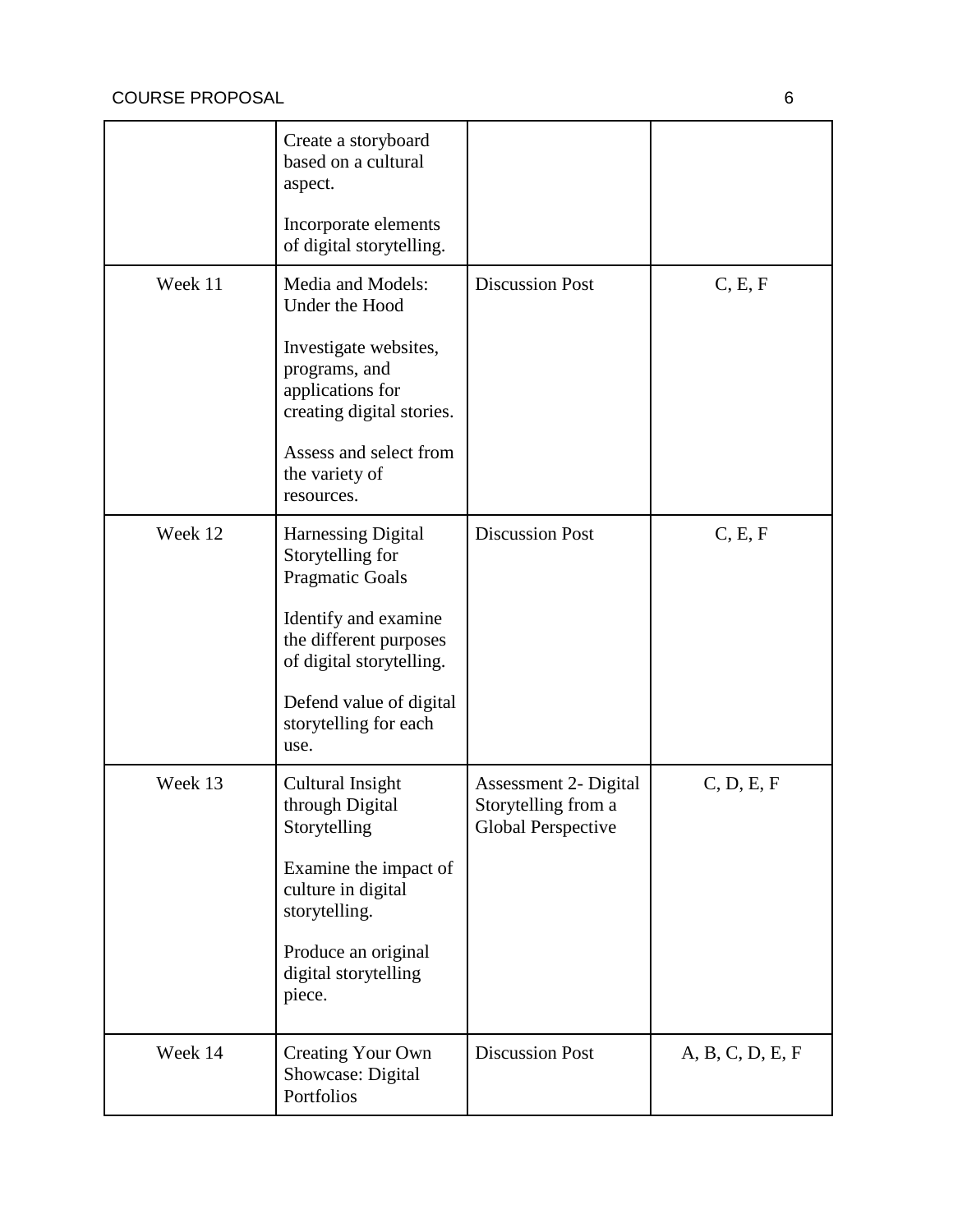|         | Plan and produce a<br>collection of creative<br>writing, including<br>digital storytelling.<br>Reflect upon the<br>process.          |                                    |                  |
|---------|--------------------------------------------------------------------------------------------------------------------------------------|------------------------------------|------------------|
| Week 15 | <b>Portfolio Presentation</b><br>Prepare and present<br>digital collection.<br>Critique others' work<br>in a constructive<br>manner. | Assessment 3: Digital<br>Portfolio | A, B, C, D, E, F |

### **12. Graduate Course Status:**

This course is a level 200 course offered at the undergraduate level.

# **13. Degree Requirements:**

This course offering can be used towards fulfilling the credit requirements in writing.

## **14. Assessment/Evaluation of Student Outcomes and Determining Student Grades:**

| <b>Assessment</b>                                                             | % of Grade |
|-------------------------------------------------------------------------------|------------|
| <b>Assessment 1- Creative Writing Piece</b>                                   | 20%        |
| <b>Assessment 2- Digital Storytelling From a</b><br><b>Global Perspective</b> | <b>20%</b> |
| <b>Assessment 3- Digital Portfolio</b>                                        | 40%        |
| <b>Assessment 4- Class participation</b>                                      | 20%        |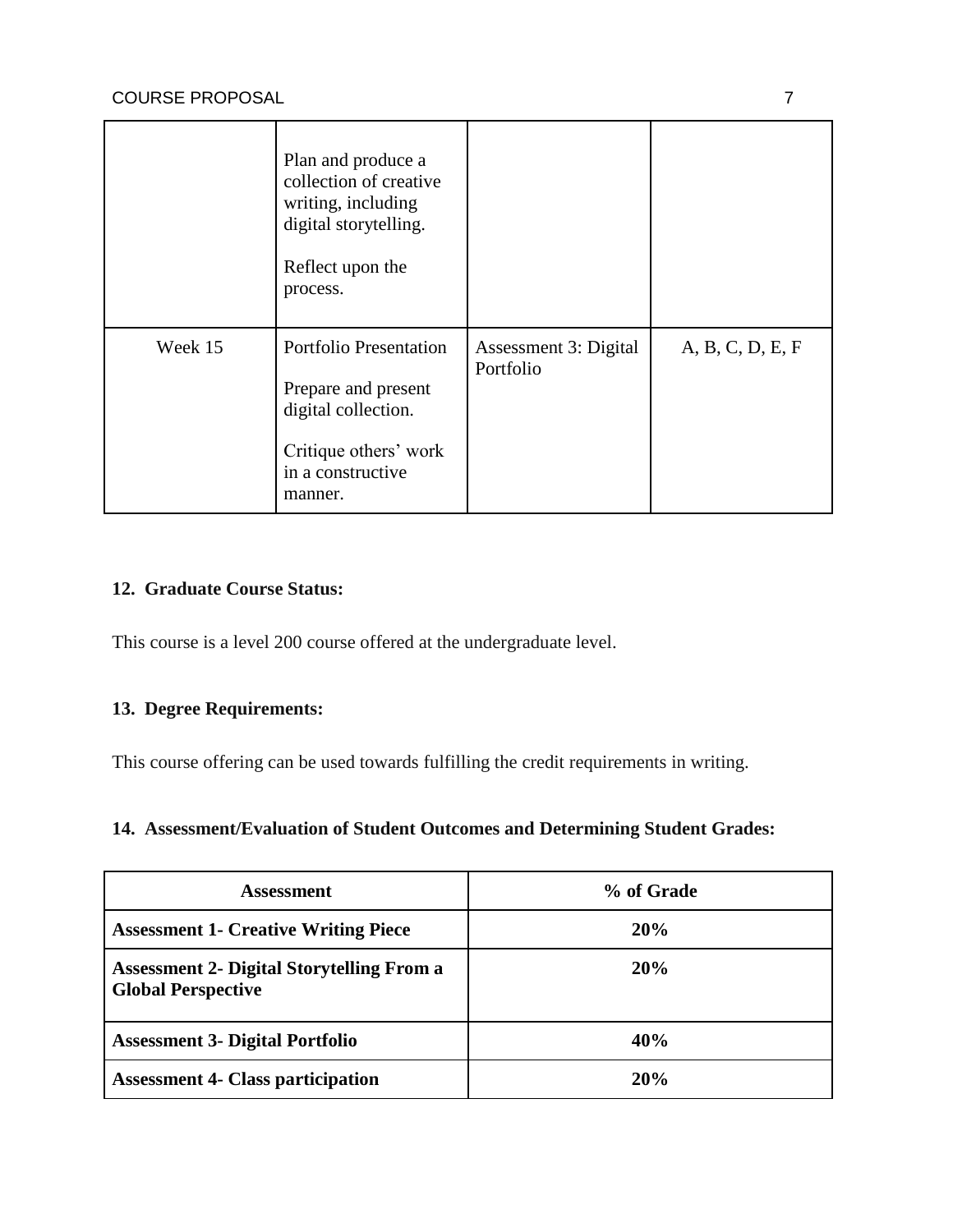| <b>Total</b> | 100% |
|--------------|------|
|--------------|------|

#### **Assessment 1- Creative Writing Piece**

- Compose an original creative writing piece following the writing process based on a book of your choice. Submissions can follow any of the formats below:
- Write a dramatic monologue from the perspective of one of the characters.
- Compose a poem about a character in the book.
- Do a sequel or prequel that would further develop the plot line of the book.
- Write several entries that could be found in a character's diary, journal, or blog.
- Compose a newspaper or magazine article based on an interview of one of the book characters or based on an event that took place.
- Rewrite a scene from the book as a play; including stage directions and dialogue.
- Translate a scene from the book that takes places in a completely different setting.

(Student Learning Outcomes A, B, F)

### **Assessment 2- Digital Storytelling From a Global Perspective**

Create a multimedia presentation in the form of a digital story. A digital story is the result of a narrative that is written, recorded as audio and amplified with a sequence of images

*Reflective* – Reflect on a life experience from yourself or in your family history where culture played a major role. Your narrative theme should describe reflective experiences, the challenges encountered and the lessons learned.

*Analytical* – Analyze a global issue. Describe the ethical, social, cultural and political issues related to this topic, why it is important and why people need to be informed about it. Be sure to discuss the limitations of your research and the implications for future inquiry.

(Student Learning Outcomes B, C, D, E, F)

### **Assessment 3- Digital Portfolio**

Assemble your writing and digital storytelling pieces from this course into a digital portfolio. The portfolio should include the following elements: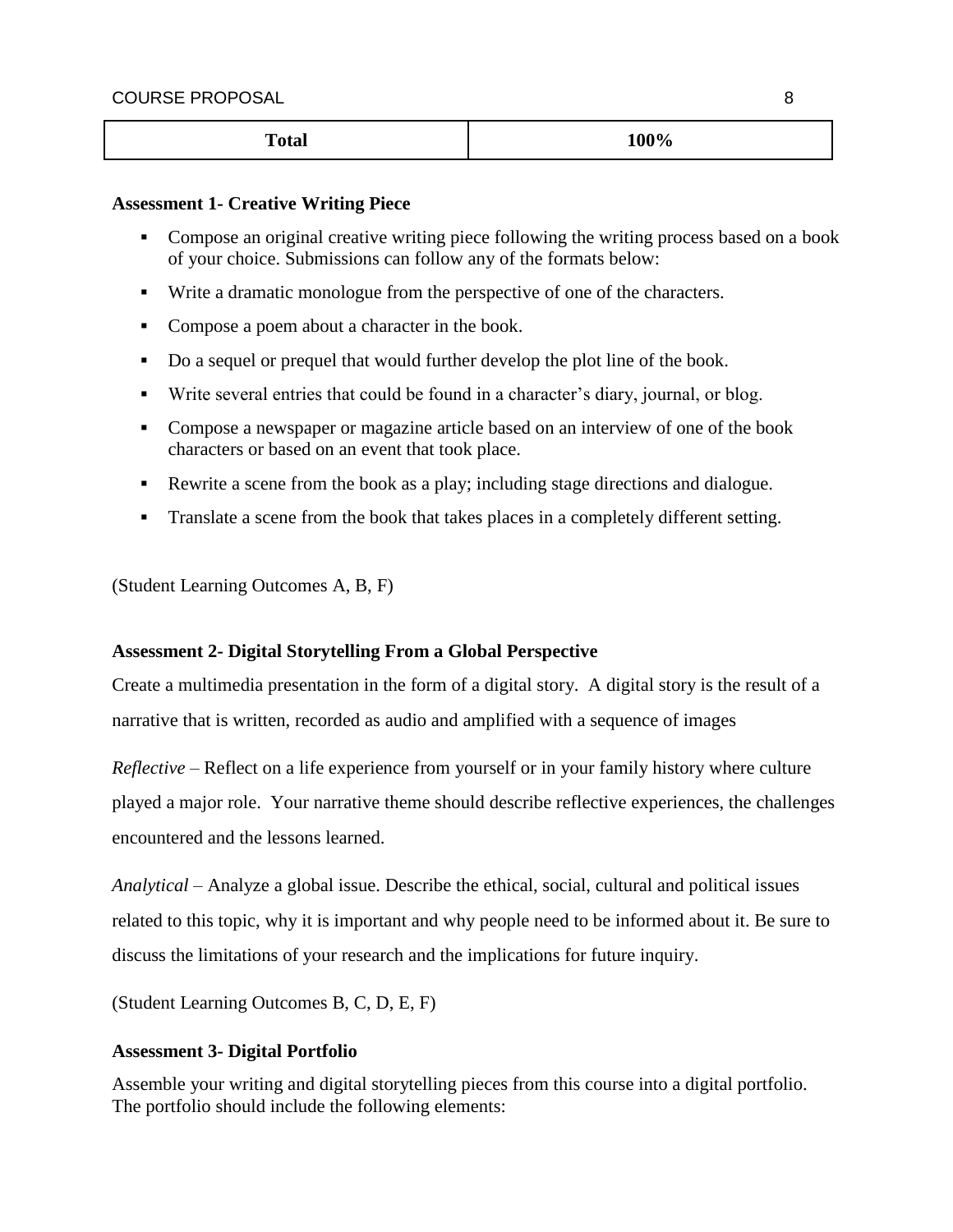#### COURSE PROPOSAL 9

- Homepage with internal hyperlinks to writing samples
- All writing exercises from class assignments
- Planning materials (journal entries, blog entries, brainstorming)
- Shaping materials (thesis statements, storyboards, mapping, outlines)
- Digital Storytelling Assignments
- Assessment 1 Creative Writing Piece
- **Assessment 2 Global Digital Storytelling**
- External hyperlinks to resource materials and related web resources
- A reflective statement about the digital portfolio and creative process

(Student Learning Outcomes A, B, C, D, E, F)

#### **Assessment 4- Participation**

Submission of Assignments-Submission of all assignments on time in the designated assignment area

Online Discussion-Respond to initial topic and student responses in concise, appropriate, and respectful posts.

Login-Login to course a minimum of two times a week.

### **15. Bibliography:**

### a. **Required Text(s)**

Jason, P. K., & Lefcowitz, A. B. (2010). *Creative writer's handbook*. New York: Pearson Longman.

Miller, C. H. (2014). *Digital storytelling: A creator's guide to interactive entertainment*. New York: Focal Press, Taylor & Francis Group.

### b. **Supporting Bibliography**

Alexander, B. (2011). *The new digital storytelling: creating narratives with new media*. Santa Barbara, CA: Praeger.

- Benmayor, R. (2008). Digital storytelling as a signature pedagogy for the new humanities. *Arts and Humanities in Higher Education, 7*(2), 188-204.
- Botturi, L., Bramani, C., & Corbino, S. (2012). Finding your voice through digital storytelling. *TechTrends, 56*(3), 10-11.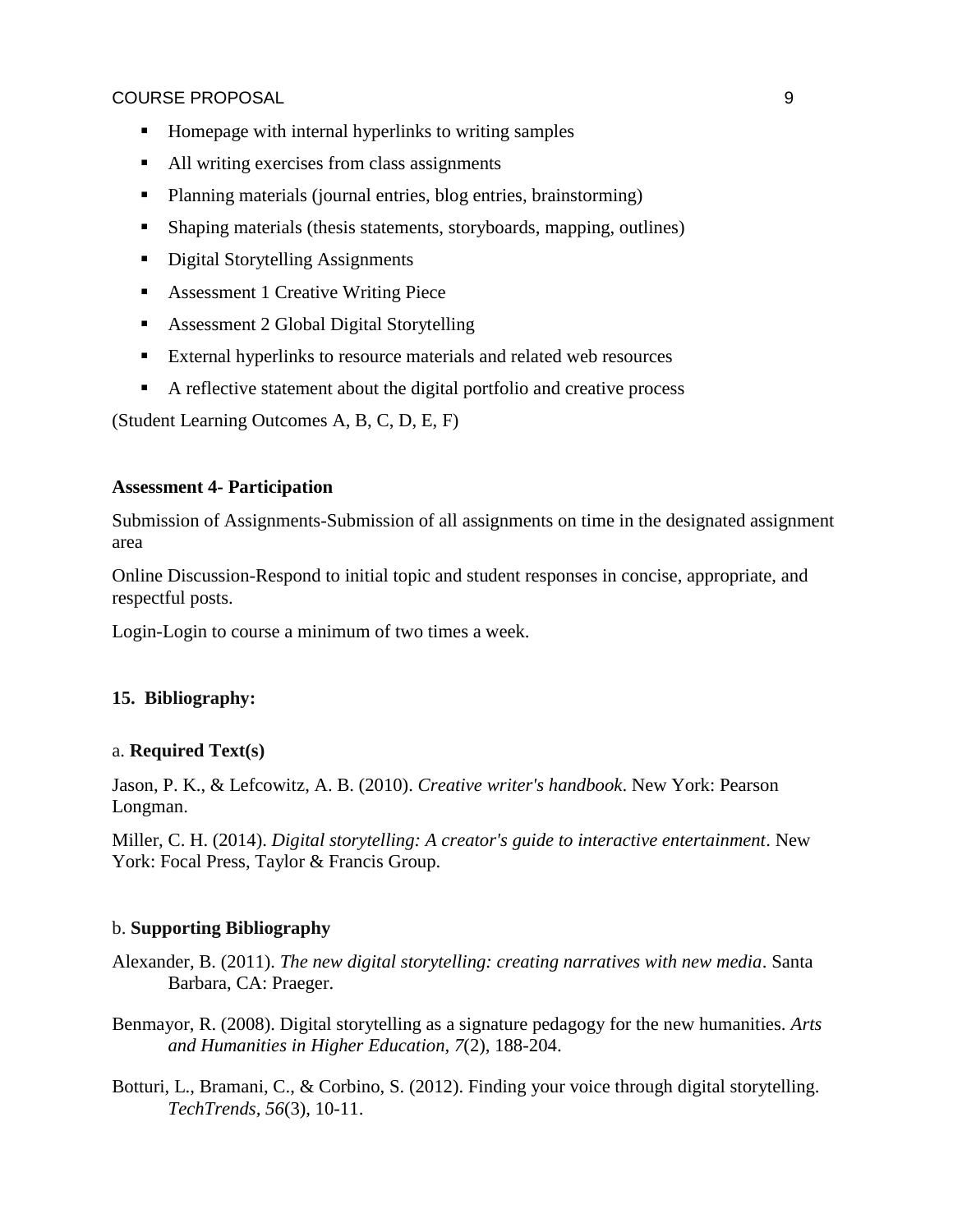- Bratitsis, T., Chesi, P., Godio, C., Barroca, A., Fruhmann, P., Broer, Y., & Martin, M. (2014, July). European educators' training needs for applying digital storytelling in their teaching practice. In *International Conference on Information Communication Technologies in Education—ICICTE 2014* (pp. 194-204).
- Darvin, R., & Norton, B. (2014). Transnational identity and migrant language learners: The promise of digital storytelling. *Education Matters: The Journal of Teaching and Learning*, *2*(1).
- Donnelly, D. J. (2009). *Establishing creative writing studies as an academic discipline* (Ph.D.). Available from ProQuest Central, ProQuest Dissertations & Theses Global.
- Donovan, M. (2011). *Adventures in writing: 101 creative writing exercises*. San Francisco, CA: Swan Hatch Press.
- Frazel, M. (2010). *Digital storytelling guide for educators*. International Society for Technology in Education.
- Gitner, S. *Multimedia storytelling for digital communicators in a multiplatform world*.
- Hartley, J., & McWilliam, K. (2009). *Story circle: digital storytelling around the world*. Chichester, U.K.: Wiley-Blackwell.
- Kim, S. M., Kim, S. B., & Park, C. J. (2013). A development of edutainment considering the right brain functions. *International Journal of Advancements in Computing Technology, 5*(12), 288-295.
- LaPlante, A. (2007). *The making of a story: a Norton guide to creative writing*. New York: W.W. Norton.
- Lambert, J. (2013). *Digital storytelling: capturing lives, creating community*. London: Routledge.
- Lilienthal, L. K., & Curry, D. L. (2015, March). Using Children's Literature and Digital Storytelling to Engage Preservice Teachers in the Creative Writing Process. In *Society for Information Technology & Teacher Education International Conference* (Vol. 2015, No. 1, pp. 8146-8148).
- Lipschultz, J. H. (2012). Story craft: The complete guide to writing narrative Nonfiction/Producing online news: Digital skills, stronger stories. *Journalism & Mass Communication Educator, 67*(1), 91-93.
- Morgan, H. (2014). Using digital story projects to help students improve in reading and writing. *Reading Improvement, 51*(1), 20-26.
- Ohler, J. (2013). *Digital storytelling in the classroom: new media pathways to literacy*. Thousand Oaks: Corwin.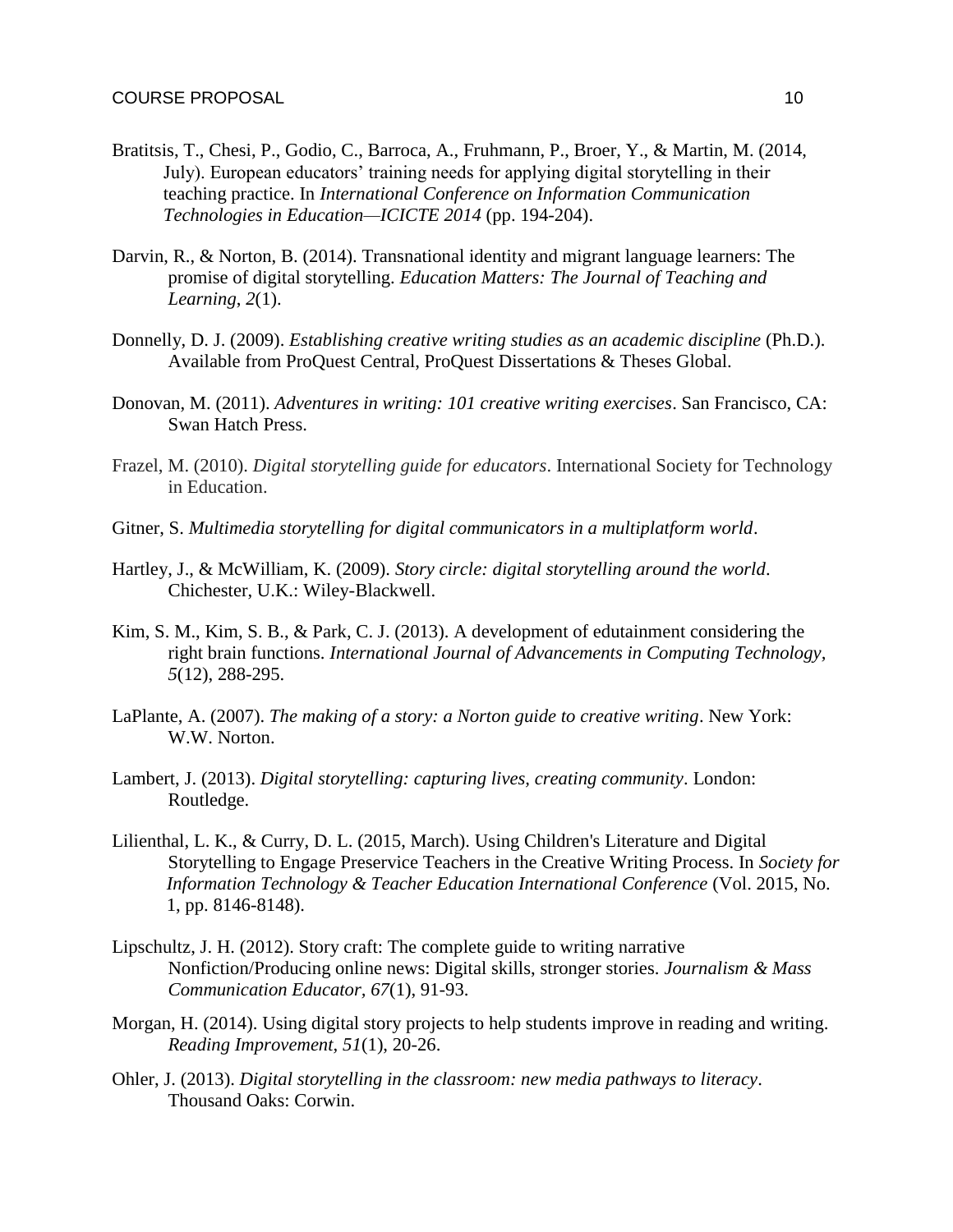Sellers, H. (2013). *The practice of creative writing: a guide for students*.

Spicer, S., & Miller, C. (2014). An exploration of digital storytelling creation and media production skill sets in first year college students. *International Journal of Cyber Behavior, Psychology and Learning (IJCBPL)*, *4*(1), 46-58.

Starkey, D. (2009). *Creative writing: four genres in brief*. Boston: Bedford/St. Martin's.

c. **Relevant Periodical Sources** (Include a minimum of five journals/ periodicals.),

*Equity & Excellence in Education Journal of Writing in Creative Practice Writing in Practice: The Journal of Creative Writing Research Learning, Media, and Technology Literacy Today Journal for Cultural Research Journal of College Literacy or Learning Journal of Communication Journal of Cultural Diversity Journal of Cultural Studies International Journal of Cultural Studies International Journal of Intercultural Relations*

### d. **Relevant Online Materials**

[Merriam Webster's Dictionary and Thesaurus Online: http://www.merriam-webster.com/](http://www.merriam-webster.com/)

[Reference:](http://www.reference.com/) <http://www.reference.com/>

The Bookshelf Muse:<http://writershelpingwriters.net/>

Purdue Online Writing Lab:<https://owl.english.purdue.edu/owl/>

Animoto: [http://www.animoto.com](http://www.animoto.com/)

MapSkip:<http://www.mapskip.com/>

Inspired Picture Writing:<http://www.piclits.com/>

SlideStory:<http://www.slidestory.com/>

Windows Movie Maker<http://windows.microsoft.com/en-us/windows/movie-maker>